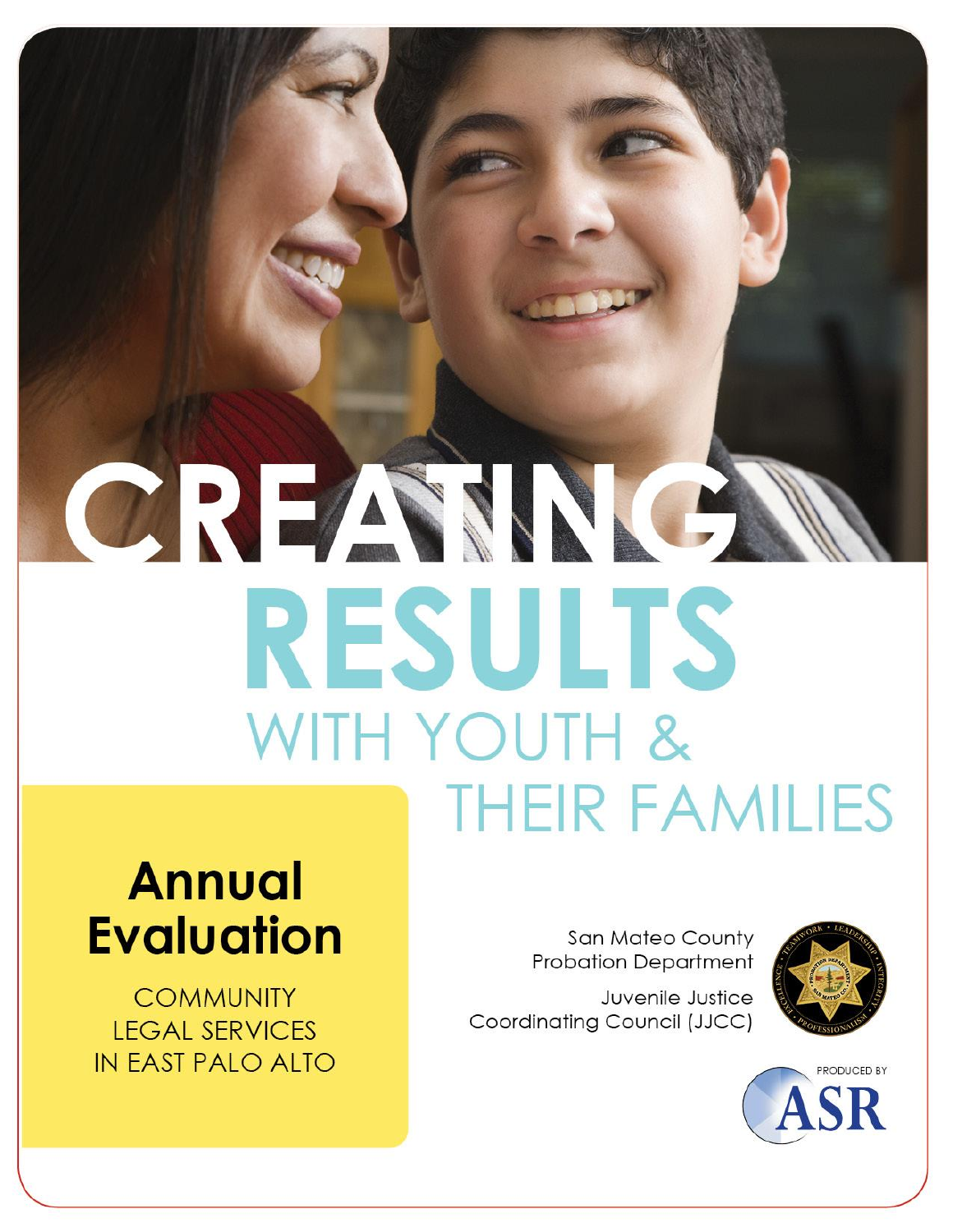## **TABLE OF CONTENTS**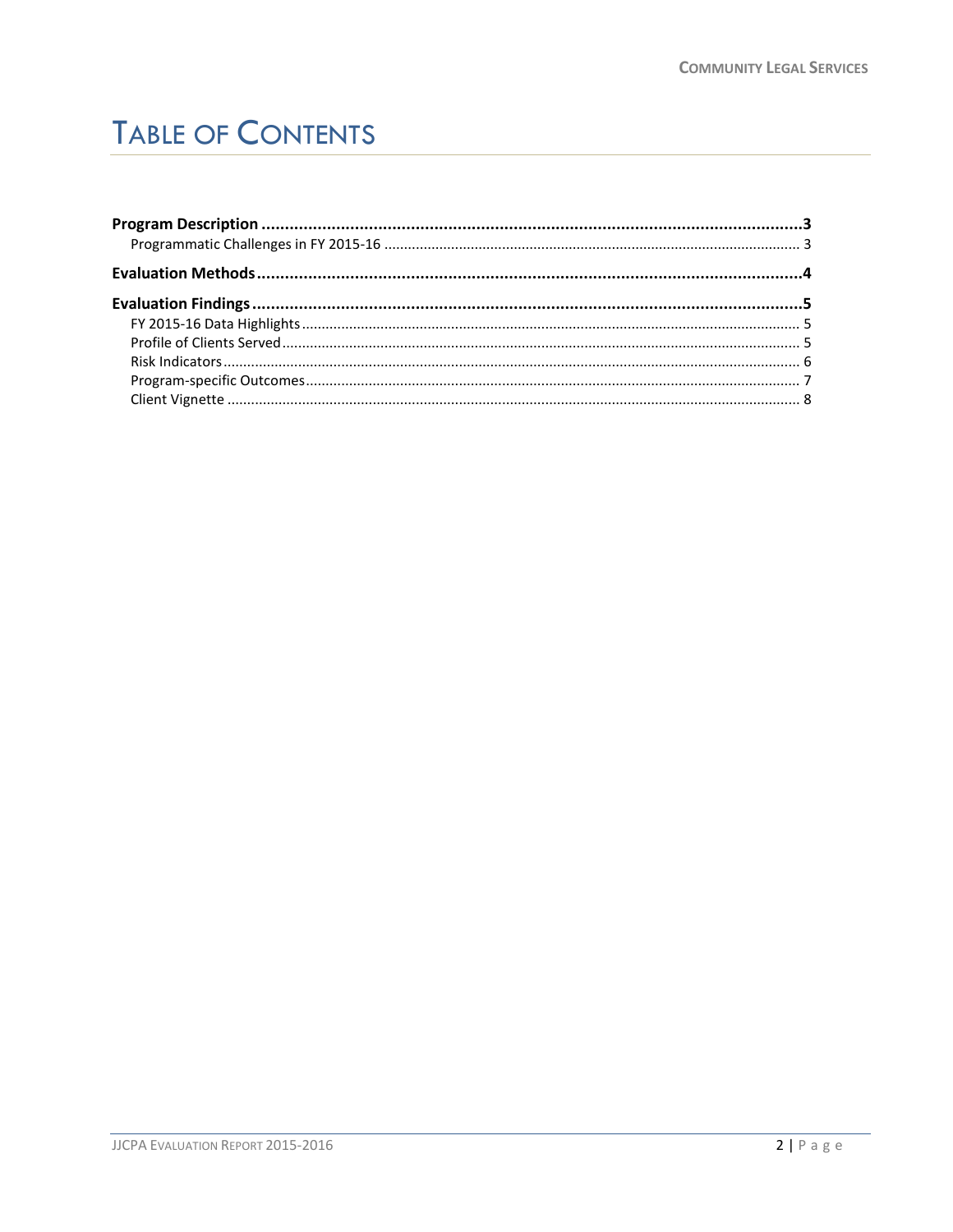## <span id="page-2-0"></span>PROGRAM DESCRIPTION

Community Legal Services (CLSEPA) in East Palo Alto provides transformative legal services that enable diverse communities in East Palo Alto and beyond to achieve a secure and thriving future. Their impact is achieved by coupling direct services with community education, technical assistance, policy advocacy, and impact litigation.

CLSEPA recruits and trains volunteers who donate thousands of hours to local families annually. Their ultimate goal is to support community members in achieving security, stability and a thriving future. In 2015, 705 volunteers donated more than 23,000 hours of legal services (with a market value of \$7.1 million) to local community members.

CLSEPA effects positive change through the following programs:

- *Immigration*—provides legal assistance to immigrants seeking better lives, allowing families and youth to emerge from the shadows and expand their educational and career opportunities
- *Housing*—provides legal assistance to tenants, seeking to improve living conditions, combat unlawful abuses, and prevent homelessness and the dislocation of a diverse low-income community
- *Economic Advancement*—provides a variety of services designed to help residents fight fraudulent, predatory, and unlawful business practices and overcome barriers to economic advancement

#### <span id="page-2-1"></span>Programmatic Challenges in FY 2015-16

CLSEPA has had to revise and create new processes to ensure data collection for JJCC will capture the eligible families and youth they assist through their programs. They revised their intake and re-trained their staff on identifying families that fit the qualifications for the grant. As they continued on with the grant, staff members have become more aware of identifying families with youth between the ages of 10-17.

Another challenge is that CLSEPA does not track referrals from other Probation-funded community-based organizations (CBOs) who may refer clients to their office. Sometimes clients explain that they have been referred by a certain organization, but most times they do not share that information, either because they do not remember or they are too occupied with their current legal issue.

In order to better track referrals, CLSEPA hopes to improve their intake and screening process. Their first step has been to make their initial client contact digital to save time when capturing information.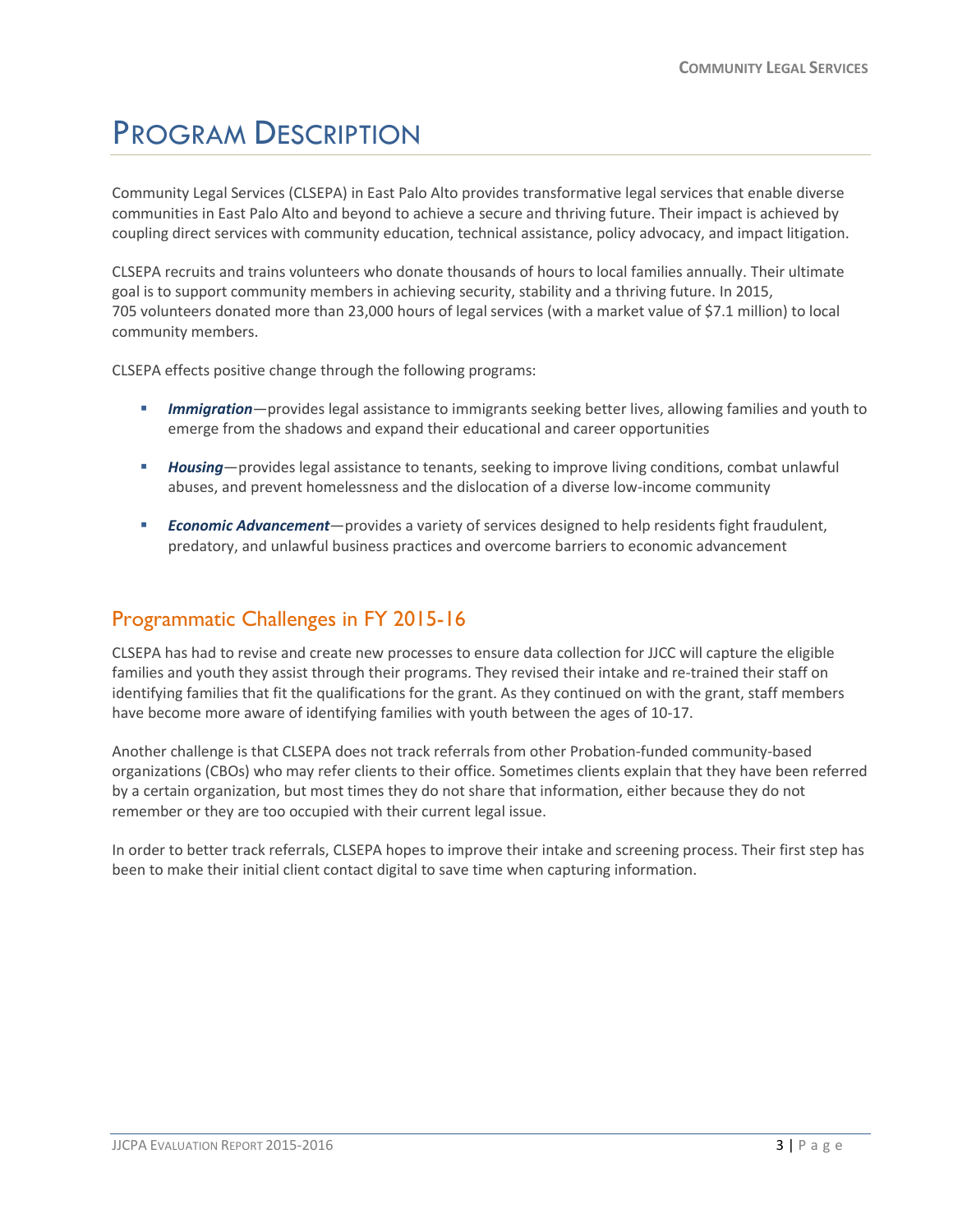### <span id="page-3-0"></span>EVALUATION METHODS

Programs funded by San Mateo County Juvenile Probation (SMCJP) monitor their programs and report client, service and outcome data to the department and its evaluator, Applied Survey Research (ASR). The methods and tools used to collect this data are described below:

*Clients and Services*—Grantee programs collected and entered demographic (e.g., gender, race/ethnicity) and service data (e.g., types and hours of service) for individual clients and entered these in their own data systems prior to transferring the data to ASR for analysis.

*Risk Factors***—**In FY 2015-16, SMCJP implemented two new measures of client risk level, the pre-JAIS and the CANS. Funded programs were asked to complete these measures with existing clients beginning January 2016 and at intake with all new clients subsequently.

- The **Juvenile Assessment and Intervention System** (JAIS) is a risk, strength and needs assessment designed to assist workers to effectively and efficiently supervise youth, both in institutional settings and in the community. It is reliable and has been validated across ethnic and gender groups. The JAIS consists of a brief prescreen assessment (**pre-JAIS**) in addition to full assessment and reassessment components; SMCJP has elected to administer the pre-JAIS to provide an initial indicator of recidivism risk. The pre-JAIS consists of 8 (girls) or 10 (boys) items and yields an overall risk level of low, moderate, or high.
- The **Child Adolescent Needs and Strengths** (CANS) survey is a multi-purpose tool developed for children's services to support decision-making including level of care and service planning, to facilitate quality improvement initiatives, and to allow for the monitoring of outcomes of services. The CANS consists of multiple items scored on a 4-point scale (0 to 3, with a score of 2 or 3 indicating an actionable need) and grouped into stand-alone modules—e.g., Risk Behaviors, Strengths, Behavioral/Emotional Needs, Trauma. Each grantee completed a different set of CANS modules according to the specific fit with their programs and clientele.

*Outcomes*—In FY 2015-16, SMCJP intended to assess change over time using CANS follow-up data at the conclusion of services. Because the CANS is recommended to be administered at 6-month intervals and with low response rates due to the post-January start, ASR was not able to analyze CANS post-test data for FY 2015-16.

 Additionally, many grantees elected to collect their own program-specific outcome data. Because the nature of the services provided by CLSEPA is primarily focused on the families of at-risk youth rather than the youth themselves, the pre-JAIS and many modules of the CANS would not provide information on the characteristics of clients they serve. Thus, ASR also receives information on the primary benefit of their cases as an indicator of their program's effectiveness.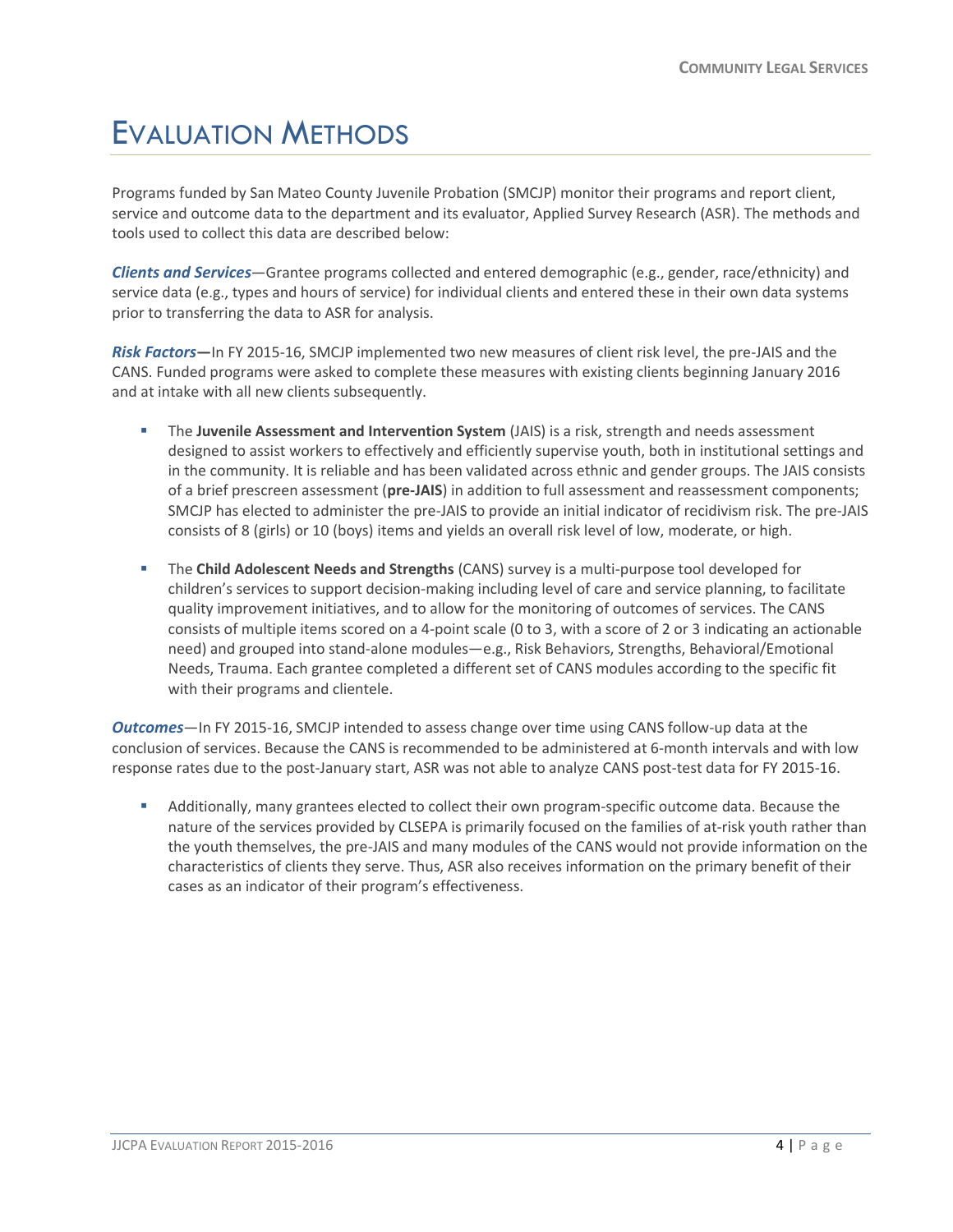## <span id="page-4-0"></span>EVALUATION FINDINGS

#### <span id="page-4-1"></span>FY 2015-16 Data Highlights

- CLSEPA served 83 clients this year, providing an average of 8.1 hours of service related to housing, immigration and economic advancement over an average of 43 days
- Clients ranged across the risk spectrum, with most Low (40%) or Moderate (50%) on the pre-JAIS, but 56% of those assessed with the CANS having 8 or more actionable needs across multiple domains
- **Benefits of CLSEPA's services included: prevention of loss of housing (30%), enforcement of housing** rights (24%), and economic benefits such as recovering unpaid wages (19%)

#### <span id="page-4-2"></span>Profile of Clients Served

In their first year of funding, CLSEPA served 83 parents, all of whom had demographic data (see Table 1). A slight majority of participants were female (53%) and identified predominantly as Latino (89%), followed by Other/Unknown (8%). Service data was available for 97 cases<sup>1</sup> who received an average of 8.1 hours of services, which was evenly split between Immigration (8.3 hours) and Housing and Economic Advancement (8.0) services. The types of cases served by CLS included housing issues (35%), visa/deportation (18%), voluntary attorney program (VAP; 18%), Special Immigrant Juveniles (SIJ) status (17%), and deferred action for childhood arrivals (DACA; 5%).

| Metric                                                                                                                     | <b>FY 15-16</b> |
|----------------------------------------------------------------------------------------------------------------------------|-----------------|
| <b>Clients &amp; Services</b>                                                                                              |                 |
| Number of clients served                                                                                                   | 83              |
| Average number of hours of service                                                                                         | 8.1             |
| Average time in the program (months)                                                                                       | 1.4             |
| <b>Risk Indicators</b>                                                                                                     |                 |
| Pre-JAIS Risk Level <sup>a</sup>                                                                                           |                 |
| Low                                                                                                                        | 40%             |
| Moderate                                                                                                                   | 50%             |
| High                                                                                                                       | 10%             |
| CANS Items <sup>b</sup>                                                                                                    |                 |
| Clients with 3 or more actionable needs                                                                                    | 56%             |
| Number of actionable needs per client                                                                                      | 10.3            |
| Percent of items with actionable needs                                                                                     | 22%             |
| $a \nvert n = 10$ clients with complete pre-JAIS data. $b \nvert n = 18$ clients with data on a<br>total of 46 CANS items. |                 |

#### Table 1. **Client Demographics, FY 2015-16**

<span id="page-4-3"></span> $\overline{a}$ 

<sup>1</sup> Fourteen (14) cases had no client data accounting for the discrepancy with the number of participants.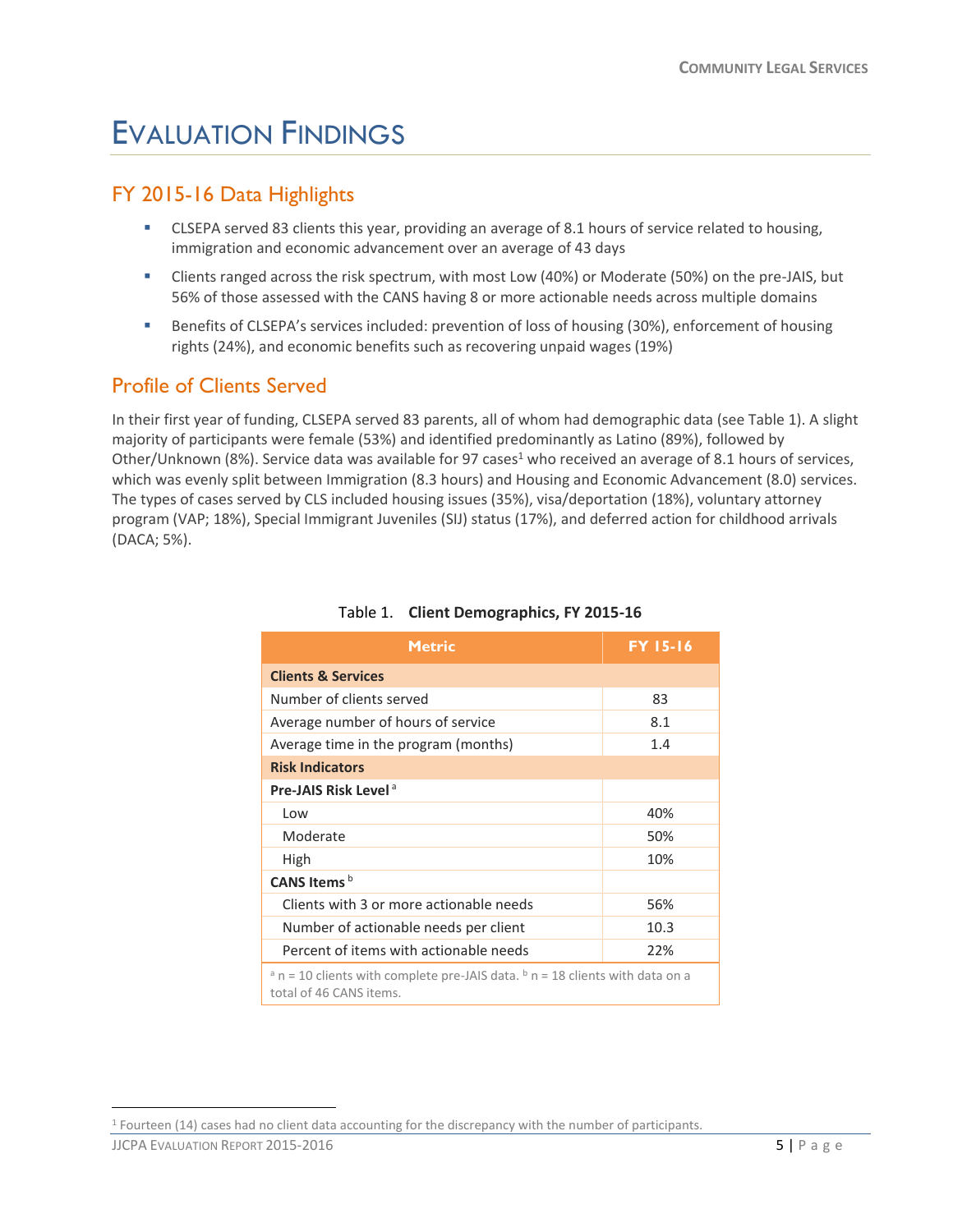#### Risk Indicators

In FY 2015-16, CLSEPA assessed 10 participants with the pre-JAIS and they were predominantly Low (40%) and Moderate risk (50%). CLSEPA also provided the following narrative of the risk factors facing their clientele:

*Our program areas reflect the biggest risk factors we see in the families and youth in our community that may contribute to delinquency: stable and secure housing, immigration services, and economic security. With housing, we have seen an increasing number of rent increases and evictions due to the highly competitive housing market. In terms of economic security, we have seen difficulties in securing employment due to background check and credit reporting issues for low-income families who are still recovering from the recession.*

*For immigration, we have seen youth discouraged by the doors that are closed to them because of their lack of immigration status. We have also seen an increase in the numbers of Unaccompanied Immigrant Children released to San Mateo County: since October 2013, 582 children have been released to sponsors residing in this county.<sup>2</sup> Many of these youth have experienced significant trauma in their lives and need supportive services to assist their transition to life in the United States. Immigrant communities typically face risk factors such as limited access to housing, healthcare, financial security, and may fall victim to wage theft, scams, and crime.*

On the CANS assessment, 56% of respondents had actionable needs on 3 or more items and the average number of actionable needs per clients was 10.3, slightly higher than the average across all JJCPA programs (9.5). Figure 1 presents the percentage of clients with at least one actionable need on each of the 4 CANS modules CLS administered.





Note: n = 10 clients who completed a total of 46 items

The Caregiver Strengths & Needs module had the highest percentage of participants with actionable needs (78%); this module assesses the caregivers' potential areas of need while simultaneously highlighting the areas in which the caregiver can be a resource for the youth. Participants also had high rates of needs across the other 3 modules assessed. Interesting, there was a dichotomy in the pattern of participants' scores, with 8 respondents (44%) having 2 or fewer needs across all items, and the remaining 10 respondents (56%) each having 8 or more needs. The percentage of items assessed with actionable needs (22%) was the highest across all funded CBOs.

 $\overline{a}$ 

<sup>&</sup>lt;sup>2</sup> Office of Refugee Resettlement, Unaccompanied Children Released to Sponsors by County, available at [http://www.acf.hhs.gov/orr/unaccompanied-children-released-to-sponsors-by-county.](http://www.acf.hhs.gov/orr/unaccompanied-children-released-to-sponsors-by-county)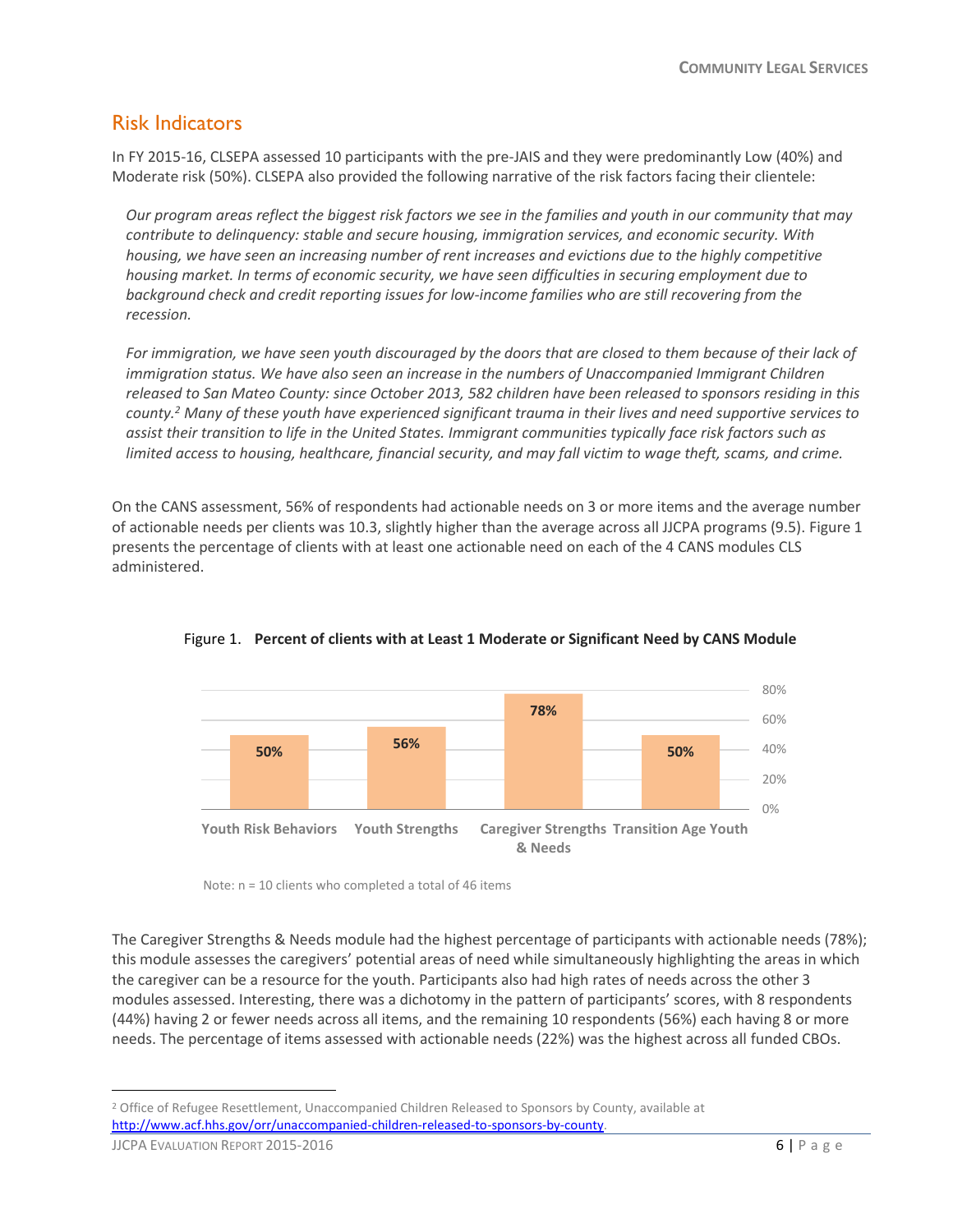#### <span id="page-6-0"></span>Program-specific Outcomes

CLSEPA documented the main benefits of their services to clients for Housing and Economic Advancement cases that had closed during the fiscal year (n = 37). The most frequently cited benefits included the following:

- Prevented loss of housing  $-30%$
- $\blacksquare$  Enforced housing rights 24%
- Economic advancement (e.g., obtained unpaid wages, remove barriers to self-sufficiency)  $-$  19%
- Other housing-related benefits (e.g., soft landing move out, safe housing)  $-16\%$
- <span id="page-6-1"></span> $\blacksquare$  Helped client find an attorney  $-5\%$